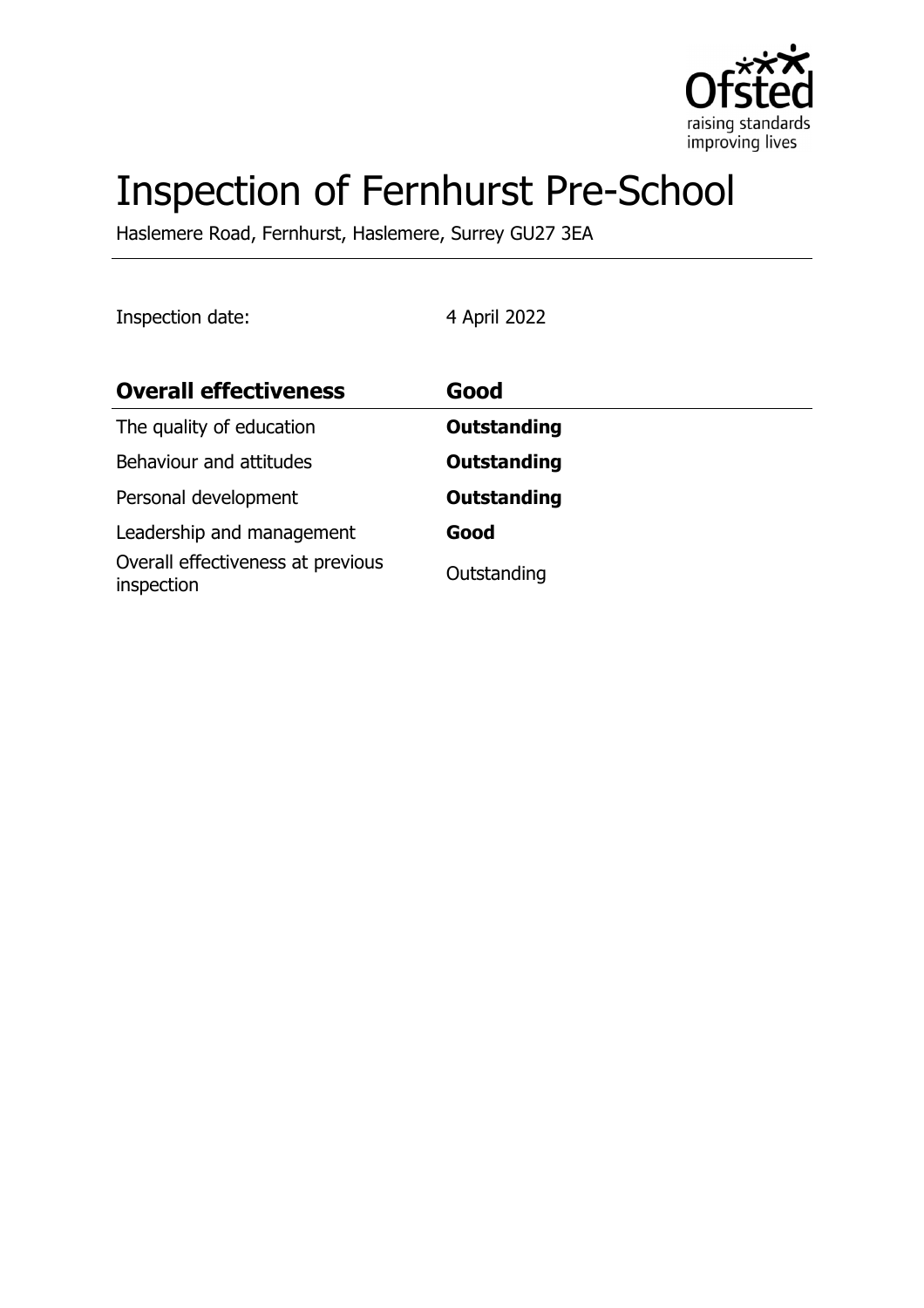

## **What is it like to attend this early years setting?**

### **The provision is good**

Children are extremely happy and settled and behave exceptionally well. During the inspection, they helped to tidy up the resources and said 'shall I help you?' when they joined other children at a modelling dough activity. There are high expectations for all children to achieve. Children are very active, inquisitive learners. They independently choose resources and keep on trying to achieve what they set out to do.

Children have an abundance of interesting resources, which inspire them to play, particularly outdoors. For instance, they enthusiastically used water, fresh herbs, and other natural resources to make a pretend cake in a mud kitchen. They learned about life cycles while looking at real tadpoles, caterpillars and duck eggs and used this information to draw and paint pictures.

Children develop excellent pre-reading and writing skills. They often choose to listen to stories and use books to remember and talk about the sequence of events in a story. Children listen very attentively during large-group activities and develop a wide range of vocabulary. For instance, they watched a member of staff showing them how to use a yo-yo, and named words that begin with the same sound, such as yacht and yogurt.

## **What does the early years setting do well and what does it need to do better?**

- The manager has not notified Ofsted about changes to committee members to ensure all necessary checks are completed. However, committee members do not have any unsupervised contact with children in the pre-school, which minimises any potential impact on their safety and well-being.
- $\blacksquare$  Staff provide a highly ambitious curriculum. They support all children to develop an extensive range of skills, which prepares them exceptionally well for future learning. For example, when children decide to make a 'beanstalk' using connecting pegs, staff encourage them to remember and talk about the story. They ask children questions that support their mathematical development very well.
- $\blacksquare$  Staff consistently use children's individual interests to extend their learning and provide excellent challenge. For instance, in response to children's interest in building things, they have provided additional accessible resources in a log store to support this learning. They show children photos of past activities and use their comments to continually adapt and improve the excellent resources and learning environment.
- Staff have an exceptional knowledge and understanding of children's individual needs. They provide children with excellent role models, particularly in relation to their positive communication and interaction with children. Staff patiently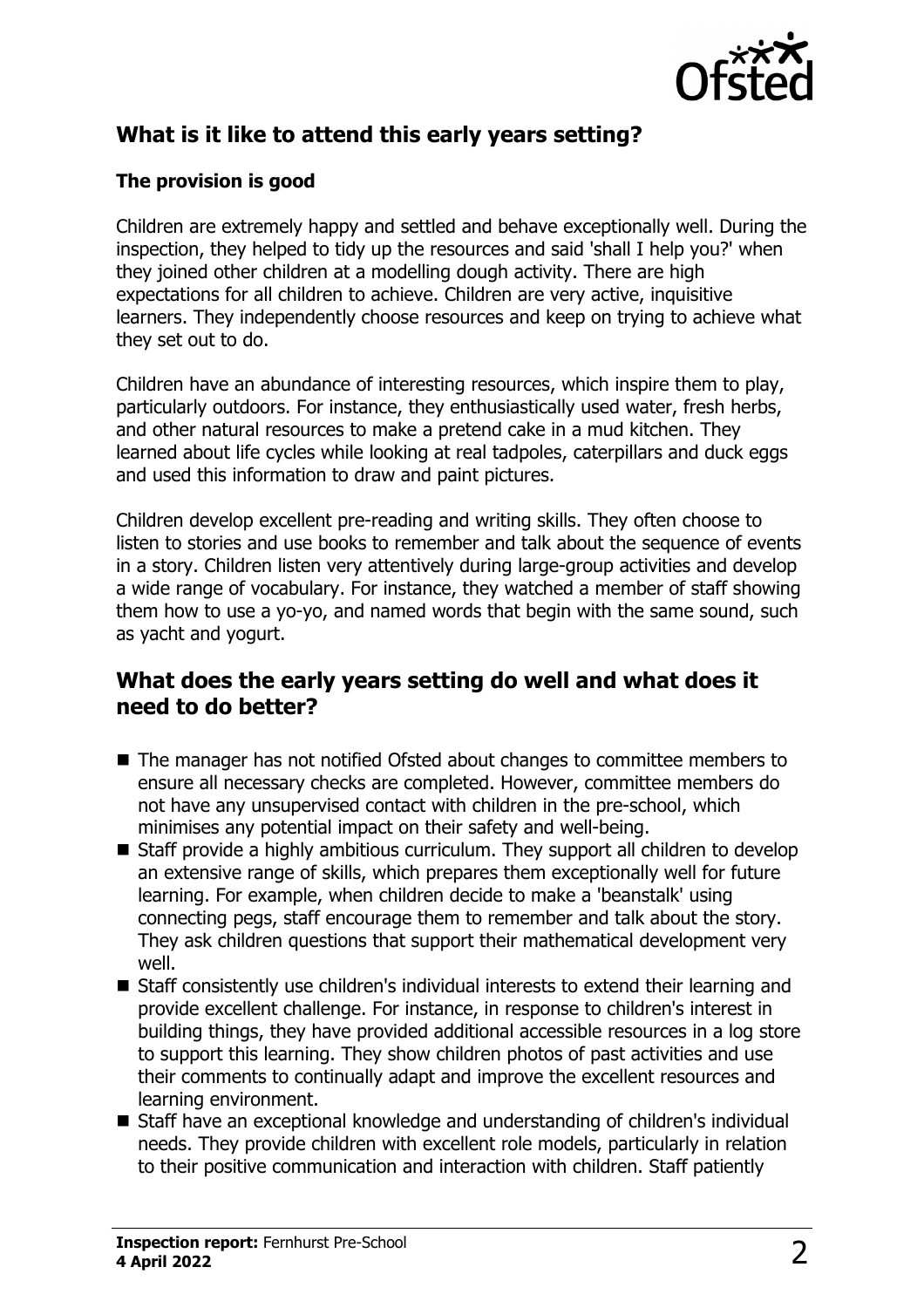

meet children's individual emotional needs and help them learn how to behave appropriately.

- Staff skilfully support children's communication and language development. They successfully develop children's confidence to ask questions and share what they know. For instance, children said 'the ducklings are growing' when staff shone a torch on an egg taken from an incubator.
- $\blacksquare$  Staff provide an exceptional range of resources that inspire children to make discoveries and learn. They show them how to use the resources and give them time to practise what they learn. For instance, children learn how to operate a bubble machine and how to work with their friends to balance a see-saw airplane.
- $\blacksquare$  The manager and staff regularly share information with parents to meet children's individual needs. They know all the children very well and are highly dedicated to helping them make the best possible progress.
- The special educational needs coordinator has an extensive understanding of her role and responsibilities. She gives top priority to pursuing early intervention for children. As a result, children receive the additional support they need from staff and other agencies to reduce gaps in their learning. For example, in their speech and language development and to develop their self-confidence.
- $\blacksquare$  The manager works closely with the school, where the pre-school is located. She organises time for children to visit the reception class they will attend, where they get to meet their new teachers. Parents state that staff provide a nurturing environment and their children's move to school 'is seamless'.

## **Safeguarding**

The arrangements for safeguarding are effective.

Staff teach children how to stay safe, for example about how to cross roads, whittle sticks and build dens safely during forest school activities. The manager and staff have a good knowledge and understanding of safeguarding policies and procedures. They know what to do if they are concerned about a child's safety. The designated safeguarding lead works well in partnership with parents and other agencies to support families and keep children safe. Staff have an exceptional knowledge and understanding all all children's individual needs. During the COVID-19 pandemic, the manager obtained food donations from local supermarkets, which she delivered to children and families in need to support their good health and well-being.

## **What does the setting need to do to improve?**

#### **To meet the requirements of the early years foundation stage, the provider must:**

| Due date |
|----------|
|          |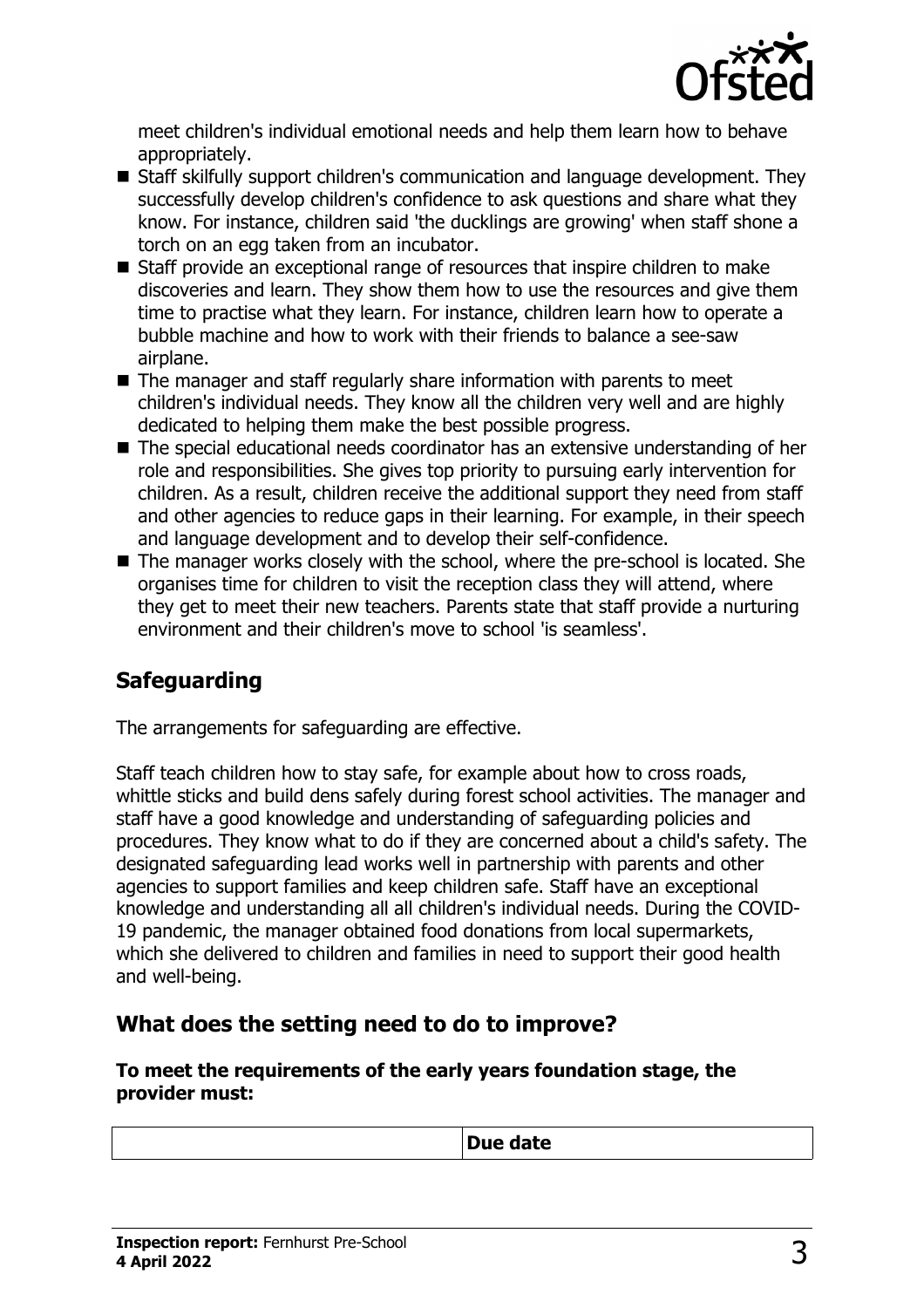

|                                                                                                                                  | ------     |
|----------------------------------------------------------------------------------------------------------------------------------|------------|
| provide Ofsted with the necessary<br>information about new committee<br>members to enable suitability checks to<br>be completed. | 26/04/2022 |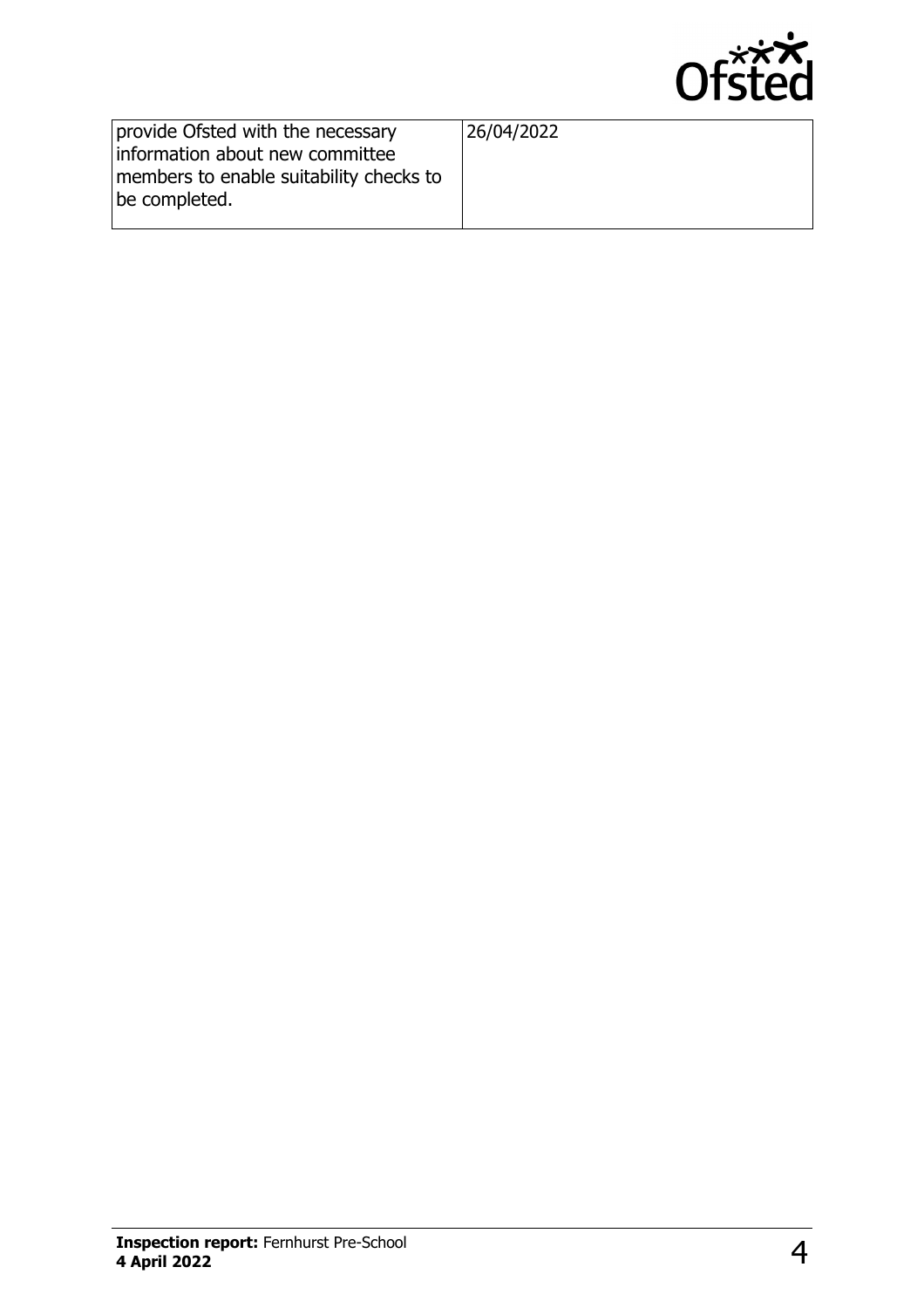

| <b>Setting details</b>                              |                                    |
|-----------------------------------------------------|------------------------------------|
| Unique reference number                             | EY409027                           |
| <b>Local authority</b>                              | <b>West Sussex</b>                 |
| <b>Inspection number</b>                            | 10228067                           |
| <b>Type of provision</b>                            | Childcare on non-domestic premises |
| <b>Registers</b>                                    | Early Years Register               |
| Day care type                                       | Sessional day care                 |
| Age range of children at time of<br>inspection      | 2 to $4$                           |
| <b>Total number of places</b>                       | 24                                 |
| Number of children on roll                          | 32                                 |
| Name of registered person                           | Fernhurst Pre-School               |
| <b>Registered person unique</b><br>reference number | RP522731                           |
| Telephone number                                    | 01428 652 579                      |
| Date of previous inspection                         | 3 November 2016                    |

## **Information about this early years setting**

Fernhurst Pre-School registered in 2010. It is located in Fernhurst, Surrey. The preschool opens Monday to Thursday from 9am to 3pm, and on Fridays from 9am to 12 midday, term time only. The setting receives funding to provide free early education to children aged two, three and four years. There are five members of staff employed, one of whom holds an appropriate level 6 qualification, one holds a level 5 qualification and three hold level 3 qualifications.

## **Information about this inspection**

#### **Inspector**

Cathy Greenwood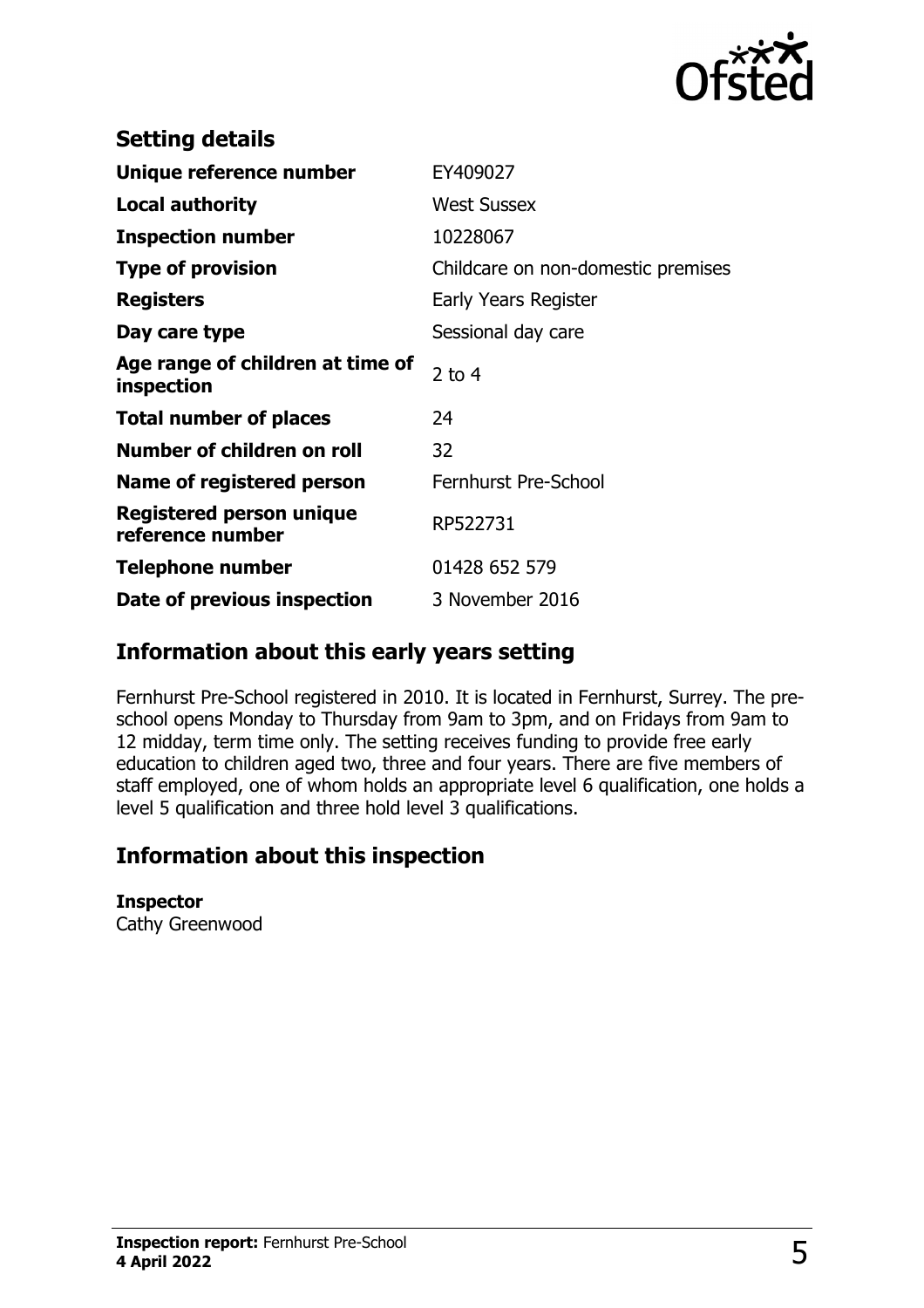

#### **Inspection activities**

- $\blacksquare$  This was the first routine inspection the provider received since the COVID-19 pandemic began. The inspector discussed the impact of the pandemic with the provider and has taken that into account in their evaluation of the provider.
- The inspector talked with parents to seek their views about the pre-school.
- $\blacksquare$  The inspector talked with children, staff, the manager and the chair of the committee.
- $\blacksquare$  The inspector completed a learning walk and a joint observation with the manager.
- The inspector observed children taking part in activities, indoors and outdoors.

We carried out this inspection under sections 49 and 50 of the Childcare Act 2006 on the quality and standards of provision that is registered on the Early Years Register. The registered person must ensure that this provision complies with the statutory framework for children's learning, development and care, known as the early years foundation stage.

If you are not happy with the inspection or the report, you can complain to Ofsted.